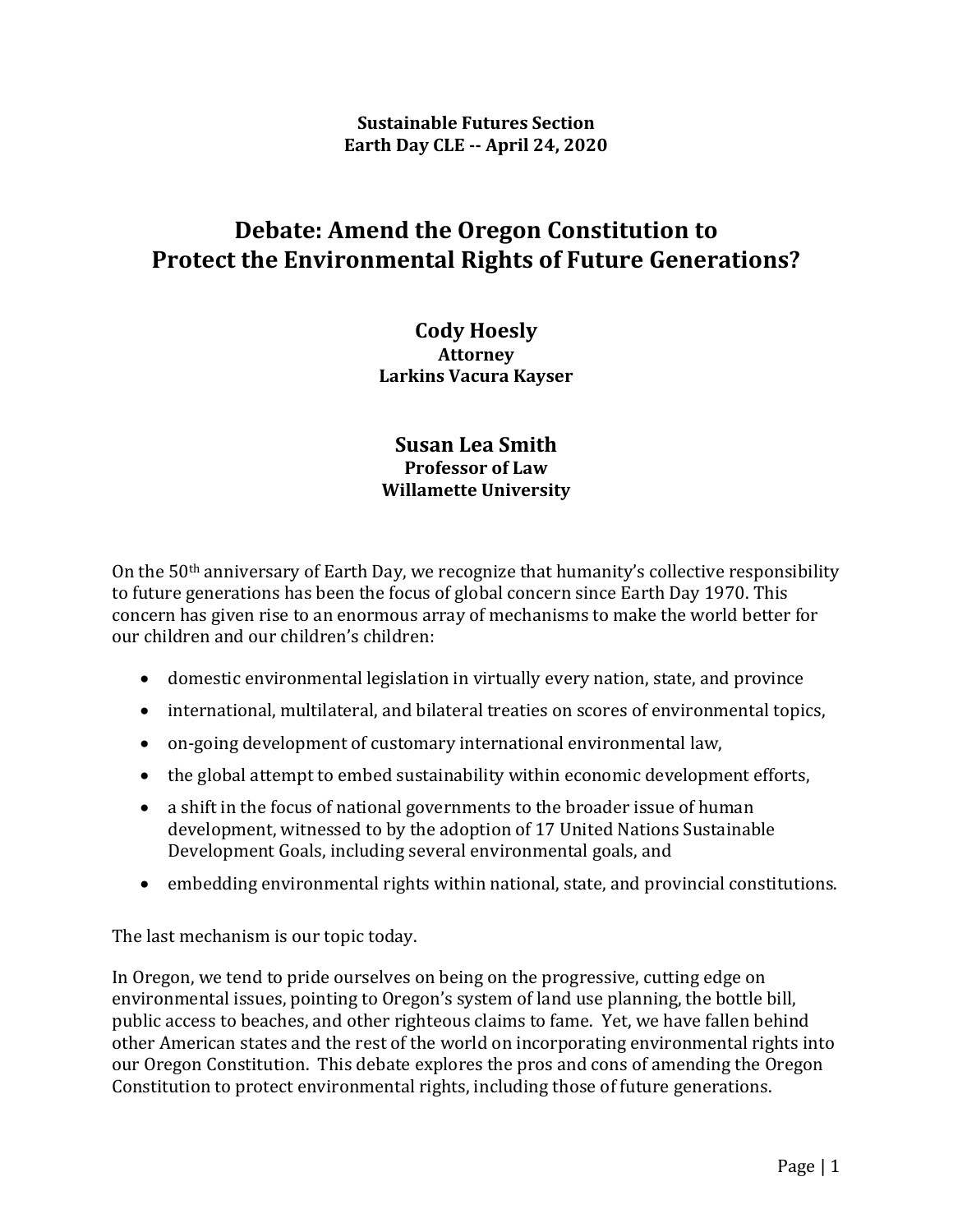We have formulated a proposed constitutional amendment to frame the debate. Then, after first setting the stage about the issue, these materials provide references to:

- cases discussing whether the US Constitution guarantees such right,
- state and federal cases establishing public trust duties concerning the environment,
- state constitutions including such rights as well as their courts' interpretive effort,
- provisions in other national constitutions and their courts' efforts to interpret such provisions, and
- international recognition of environmental protection as human rights.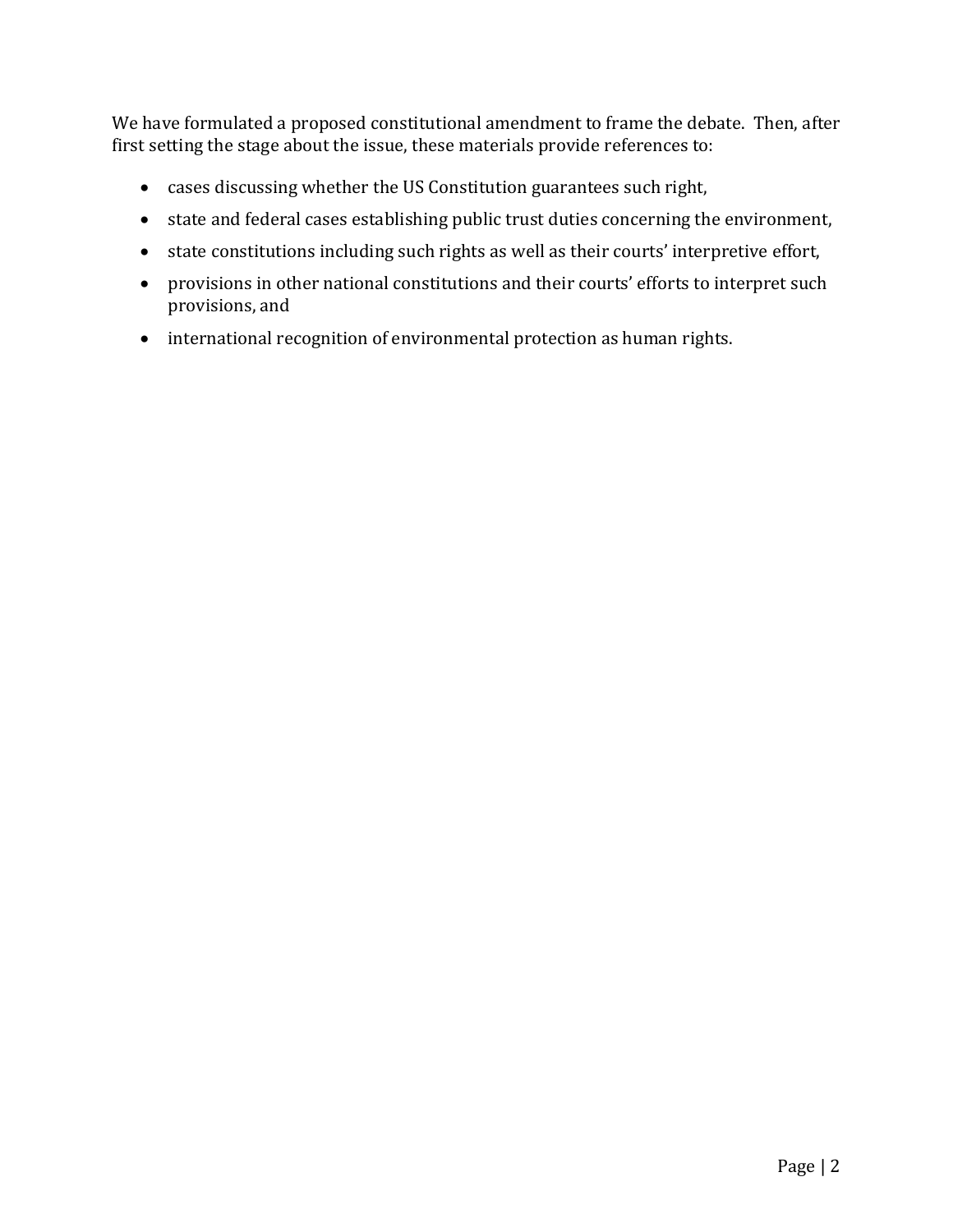#### **Outline of Proposed Amendment to Oregon Constitution**

#### **Section 1 Policy**

It is the policy of the state of Oregon to ensure that present and future generations of Oregonians may enjoy the health, social, cultural, aesthetic, spiritual, educational and recreational benefits provided by the natural resources of the state.

#### **Section 2 Scope of State Ownership of Public Natural Resources**

- Recognizes that the following public natural resources are owned by the people in common:
	- o Waters of the state, including navigable waters
	- o Ambient air
	- o Fish and other aquatic animals
	- o Wildlife, both game and non-game
	- o Submerged lands beneath navigable waters
	- o Forest and agricultural lands held by the state, including surface and subsurface estates.
	- o Property interests in other public natural resource lands (including surface and subsurface estates in fee simple, easements, leases, etc.) held by the state for recreational, educational, or other public use (e.g. state parks, wildlife refuges, conservation easements, forest highway buffers).
- Excludes those lands for which the state conveyed title to the federal government, municipalities, or individual persons prior to January 1, 2020, and includes lands acquired after that date.
- Defines "state" to include the State of Oregon, state officers and agencies, counties, and other subunits of the state.

#### **Section 3 Public Trust Responsibilities**

- Articulates that those public natural resources are held by the state in trust for the benefit of the people
- Prevents the alienation of public natural resources lands except where the Governor proposes alienation, after conduct of a full environmental impact assessment, upon a determination that (1) alienation is in the public interest and (2) the lands to be alienated no longer provide social, cultural, aesthetic, spiritual, educational and recreational benefits to the people. Requires both houses of the Legislature concur with the Governor's proposal by concurrent resolution.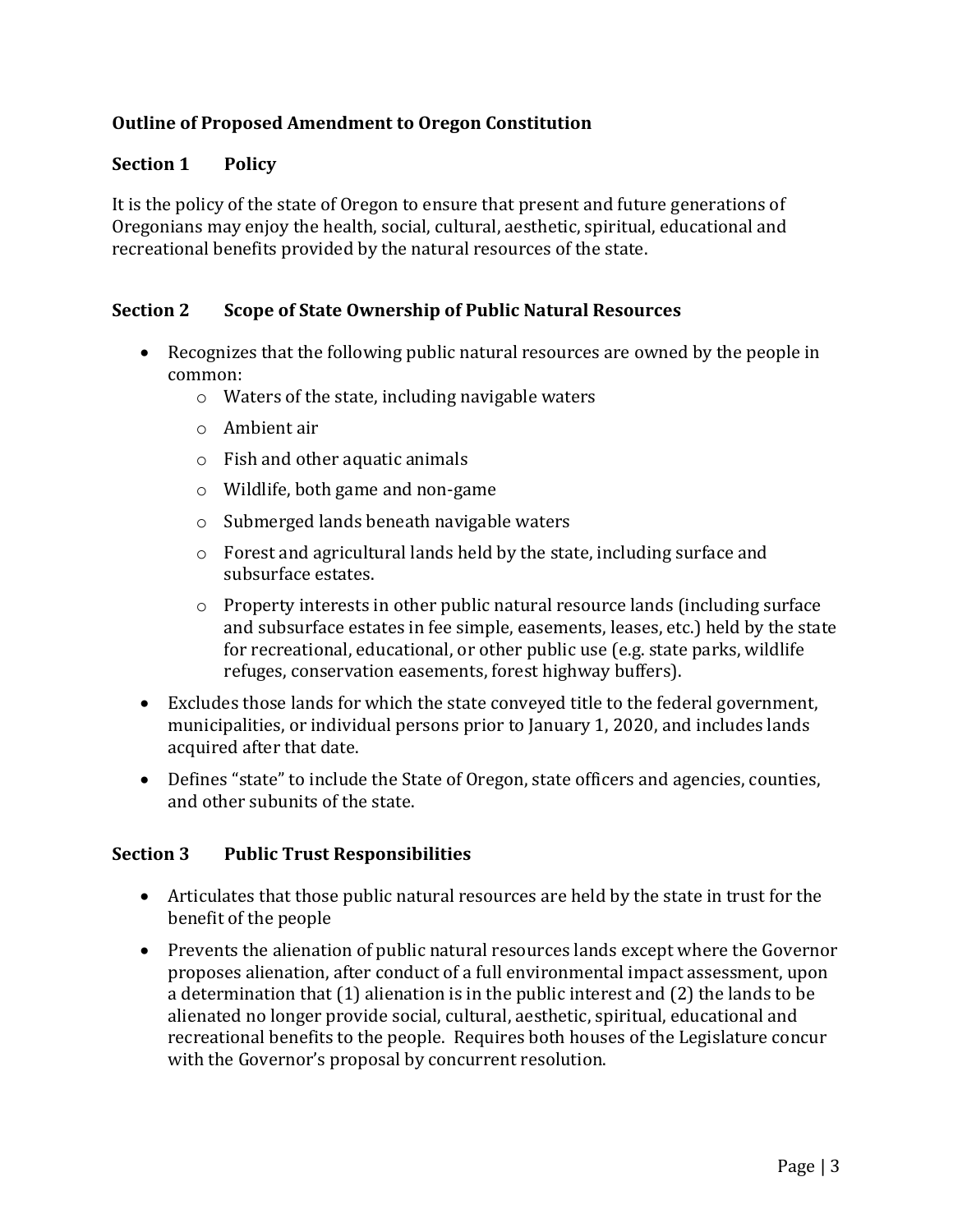• Requires the state take affirmative action sufficient to sustain and enhance the overall health, social, cultural, aesthetic, spiritual, educational and recreational benefits from public natural resources owned by the state.

#### **Section 4 Trespass and Public Nuisance**

- Declares that any action substantially diminishes or impairs water quality, air quality, or fish and wildlife constitutes a trespass against state property and a public nuisance.
- Requires the state to prevent third party actions that substantially diminish or impair water quality, air quality, or fish and wildlife populations.

#### **Section 5 Constitutional Right to a Safe, Clean, Healthy and Sustainable Environment**

• Recognizes that sections 2, 3, and 4 create a constitutional right for all residents of the state to enjoy a safe, clean, healthy and sustainable environment.

#### **Section 6 Remedies**

- Allows any person residing in the state to bring suit seeking declaratory and injunctive relief against the state for failure to perform its duties under sections 3 and 4.
- Allows any person residing in the state to bring suit seeking declaratory and injunctive relief, and special damages, against any person for actions that substantially diminish or impair water quality, air quality, or fish and wildlife populations.
- Grants the state legislature authority to provide additional remedies to assure compliance with sections 3, 4, and 5, including provisions for attorneys' fees, expert witness fees, and costs.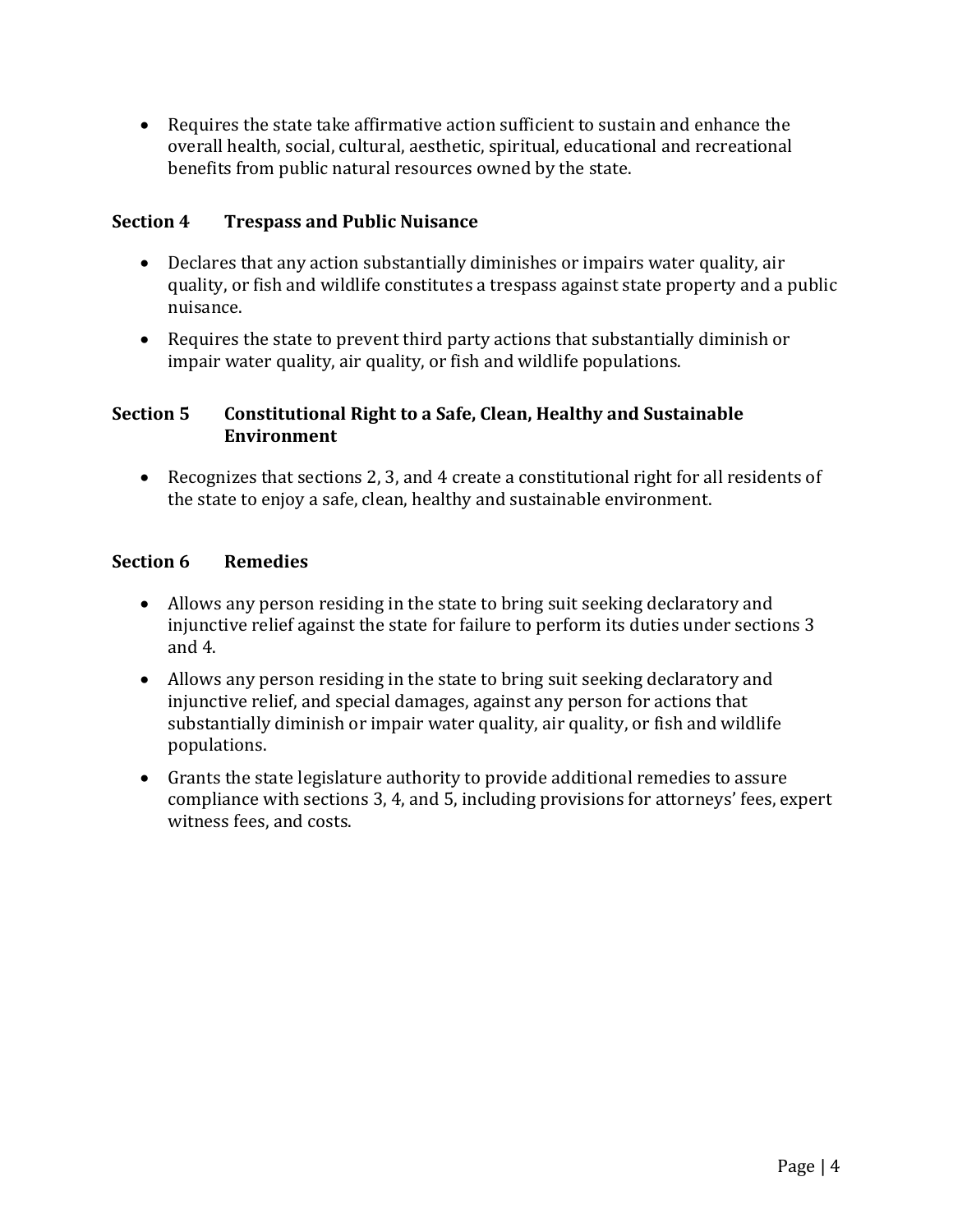### **I. Protecting the Environment**

### **A. Critical to protecting public health**

- 1. WHO reports that 23% of all global deaths are linked to the environment. That's roughly 12.6 million deaths a year. <http://srenvironment.org/sites/default/files/2018-10/prevention-diseases.pdf>
- 2. Pollution causes 9 million premature deaths each year around the globe, which amounts to 16 percent of all global deaths. Exposures to contaminated air, water and soil kill more people than a high-sodium diet, obesity, alcohol, road accidents, or child and maternal malnutrition. They are responsible for three times as many deaths as AIDS, tuberculosis, and malaria combined, and for nearly 15 times as many deaths as war and all forms of violence.

<http://srenvironment.org/sites/default/files/2018-10/pollution-health.pdf>

3. Welfare losses due to pollution are estimated at \$4.6 trillion per year — 6.2 percent of global economic output. In the United States, investment in pollution control has returned \$200 billion each year since 1980 (\$6 trillion total). The claim that pollution control stifles economic growth and that poor countries must pollute to grow is false. [http://srenvironment.org/sites/default/files/2018-10/pollution](http://srenvironment.org/sites/default/files/2018-10/pollution-health.pdf)[health.pdf](http://srenvironment.org/sites/default/files/2018-10/pollution-health.pdf)

# **B. Widely regarded as top priority**

4. Pew Research Center reports that protecting the environment is widely regarded as a top priority in the US. As of January 2020, nearly as many Americans say protecting the environment should be a top policy priority (64%) as say this about strengthening the economy (67%). Members of both parties are more likely to rate protecting the environment a top priority than did so a year ago, though this continues to be a much higher priority for Democrats than Republicans. The share that rates dealing with global climate change as a top priority (52%) is 14 percentage points higher than just three years ago. Today, similar shares rate climate change and improving the job situation (49%) as top policy priorities for the President and Congress. Three years ago, 68% said jobs were a top priority, compared with just 38% who named climate change. [https://www.people](https://www.people-press.org/2020/02/13/as-economic-concerns-recede-environmental-protection-rises-on-the-publics-policy-agenda/)[press.org/2020/02/13/as-economic-concerns-recede-environmental-protection-rises-on](https://www.people-press.org/2020/02/13/as-economic-concerns-recede-environmental-protection-rises-on-the-publics-policy-agenda/)[the-publics-policy-agenda/](https://www.people-press.org/2020/02/13/as-economic-concerns-recede-environmental-protection-rises-on-the-publics-policy-agenda/)

# **II. The US Constitution**

# **A. US Supreme Court**

The US Supreme Court has not addressed whether the US Constitution protects individuals from government action that allows environmental degradation endangering their lives, health or property.

### **B. 9th Circuit**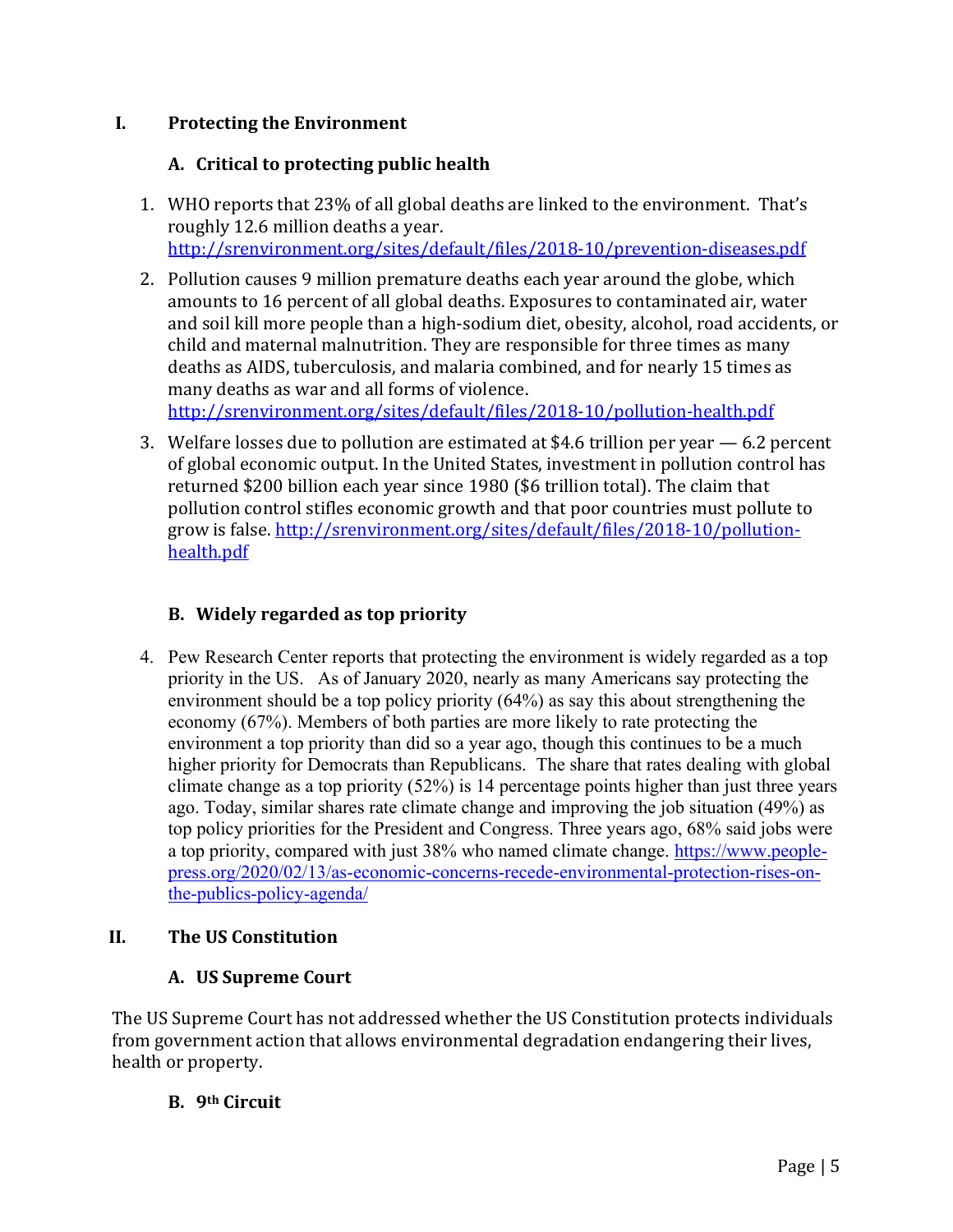**1.** *Juliana v. United States,* 947 F3d 1159 (9th Cir. 2020), *pet rehearing en banc pending* (3/16/20). (dismissing the prominent climate change case that alleged the federal government has allowed and promoted fossil fuel pollution, which causes climate disruption violating plaintiffs' substantive due process and equal protection rights. A split panel reversed the district court decision to try the case on grounds that plaintiffs' lacked standing to sue, without reaching the merits of the plaintiff's constitutional and public trust claims).

A group of young people, a nonprofit association of young environmental activists, and a purported guardian for future generations represented by Our Children's Trust brought an action for declaratory and injunctive relief against United States, the President, and federal officials, alleging defendants were continuing to permit, authorize, and subsidize fossil fuel extraction, development, consumption, and exportation. These actions allowed carbon dioxide emissions to escalate and leading to harmful climate change. Defendant claimed these actions violated substantive due process, equal protection, the Ninth Amendment, and the public trust doctrine. Industry associations intervened as defendants.

The defendants moved to dismiss. The district court (Judge Ann Aiken, Oregon) denied that motion, ruling that the plaintiffs stated a claim for infringement of a Fifth Amendment due process right to a "climate system capable of sustaining human life." The court defined that right as one to be free from catastrophic climate change that "will cause human deaths, shorten human lifespans, result in widespread damage to property, threaten human food sources, and dramatically alter the planet's ecosystem." The court also concluded that the plaintiffs had stated a viable "danger-creation due process claim" arising from the government's failure to regulate third-party emissions. Finally, the court held that the plaintiffs had stated a public trust claim grounded in the Fifth and the Ninth Amendments.

The district court certified its order for appeal, and the Ninth Circuit reversed. The panel majority (Hurwitz, Murguia) did not dispute the plaintiffs' central claim that the government had contributed to rising carbon emissions, which has led to severe environmental damage:

The record leaves little basis for denying that climate change is occurring at an increasingly rapid pace ... and establishes that the government's contribution to climate change is not simply a result of inaction…Copious expert evidence establishes that this unprecedented rise stems from fossil fuel combustion and will wreak havoc on the Earth's climate if unchecked.

The panel majority held, however, that even if the asserted constructional rights exist (something it said reasonable jurists could differ), plaintiffs lacked standing to sue because their claimed injuries are not redressable by an Article III court.

There is much to recommend the adoption of a comprehensive scheme to decrease fossil fuel emissions and combat climate change, both as a policy matter in general and a matter of national survival in particular. But it is beyond the power of an Article III court to order, design, supervise, or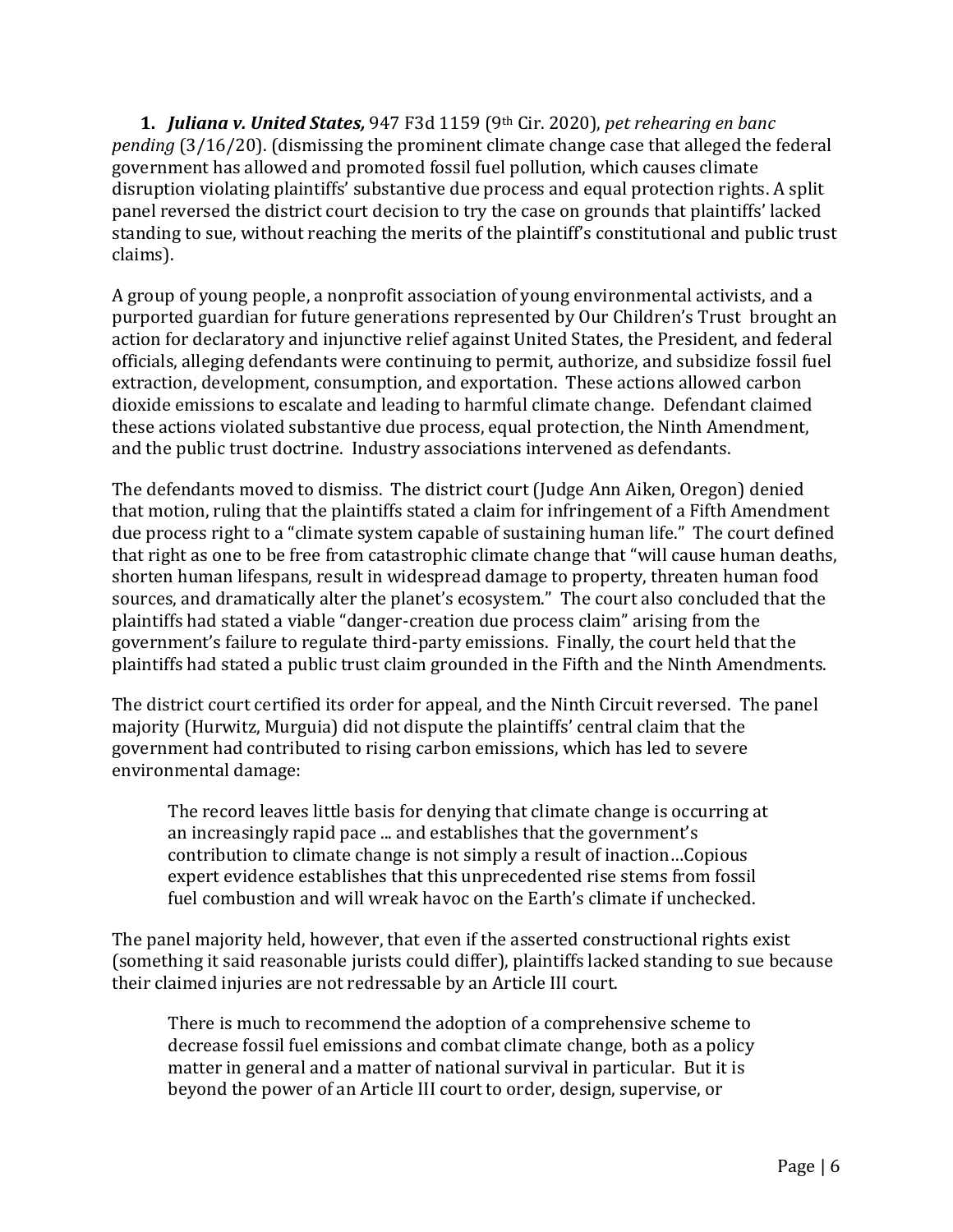implement the plaintiffs' requested remedial plan. As the opinions of their experts make plain, any effective plan would necessarily require a host of complex policy decisions entrusted, for better or worse, to the wisdom and discretion of the executive and legislative branches. These decisions range, for example, from determining how much to invest in public transit to how quickly to transition to renewable energy, and plainly require consideration of 'competing social, political, and economic forces,' which must be made by the People's 'elected representatives, rather than by federal judges interpreting the basic charter of Government for the entire country.'" Thus, plaintiffs impermissibly asked the courts to engage in "a broad range of policymaking….given the complexity and long-lasting nature of global climate change, the court would be required to supervise the government's compliance with any suggested plan for many decades.

The court explained:

federal courts 'have no commission to allocate political power and influence' without standards to guide in the exercise of such authority… Absent those standards, federal judicial power could be 'unlimited in scope and duration,' and would inject 'the unelected and politically unaccountable branch of the Federal Government [into] assuming such an extraordinary and unprecedented role.'

The passionate, fiery dissent by Judge Staton deserves a read. She decried the majority's unwillingness to address an existential threat to the nation that plaintiffs allege is as substantial as the Civil War, one that the political branches have largely ignored and accelerated. She indicated the climate change issues are within the court's authority to redress, even if only partially, and warned, "Waiting is not an option." She noted:

If plaintiffs' fears, backed by the government's own studies, prove true, history will not judge us kindly…When the seas envelop our coastal cities, fires and droughts haunt our interiors, and storms ravage everything between, those remaining will ask: Why did so many do so little?

### **2. Stop H-3 v. Dole**

Thirty years ago, the Ninth Circuit came close to recognizing a federal constitutional right to a clean and healthy environment when it reviewed an equal protection claim against a legislative waiver that allowed construction of a highway through a Hawaiian park, suggesting without deciding that the important right might be subject to intermediate scrutiny. In *Stop H-3 v. Dole,* 870 F. 2d 1419, 1430 (9th Cir. 1989), the court stated

We agree that it is difficult to conceive of a more absolute and enduring concern than the preservation and, increasingly, the restoration of a decent and livable environment. Human life, itself a fundamental right, will vanish if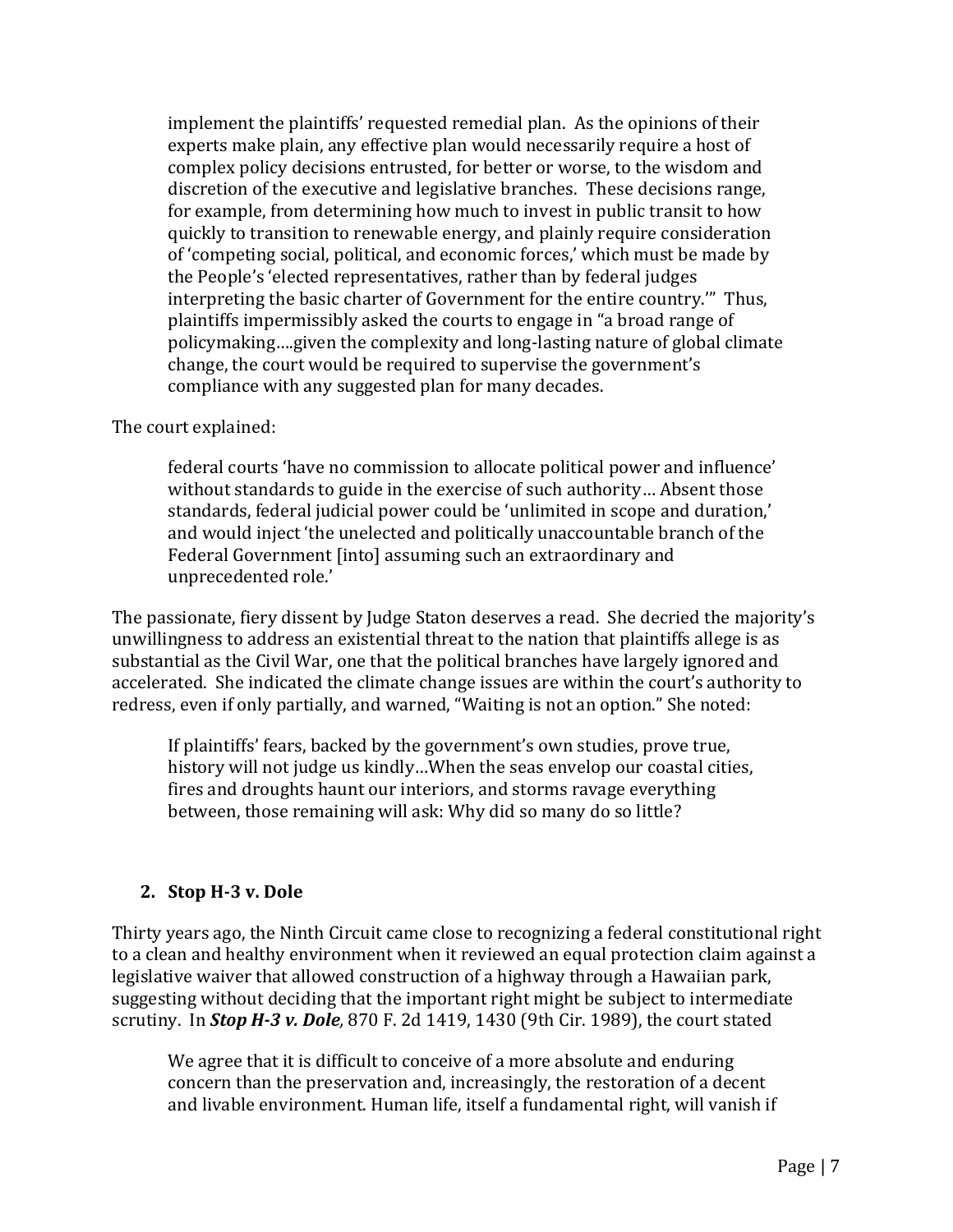we continue our heedless exploitation of this planet's natural resources. The centrality of the environment to all of our undertakings gives individuals a vital stake in maintaining its integrity.

However, we need not decide here whether the importance of a healthful environment gives rise to a right of constitutional magnitude. Even assuming, arguendo, that enjoyment of a healthful environment is an important right for purposes of equal protection analysis, section 114 satisfies the requirements for validation of legislation under the intermediate level of scrutiny appellants urge this court to apply.

This case was decided in a context where the Ninth Circuit's sister circuits had all rejected claims of a constitutional right to a clean and healthy environment. *Concerned Citizens of Neb. v. United States Nuclear Reg. Comm'n,* 970 F. 2d 421, 426–27 (8th Cir. 1992); *BAM Historic Dist. Ass'n v. Koch*, 723 F.2d 233, 237 (2d Cir. 1983); *Gasper v. La. Stadium & Exposition Dist*., 577 F.2d 897, 898 (5th Cir. 1978); *Ely v. Velde*, 451 F.2d 1130, 1139 (4th Cir. 1971). Some recent commentators have suggested that constitutional jurisprudence has evolved to the point that constitutional right to a healthy and clean environment ought to be recognized. For example, Caleb Hall argued that right is deeply rooted in history and on a par other rights recognized by the evolved law of substantive due process. Caleb Hall, *A Right Most Dear: The Case for a Constitutional Environmental Right*, Tulane Environmental Law Journal,30 :85-109 (2016). See also Robert Percival, "*Greening" the Constitution— Harmonizing Environmental and Constitutional Value*s, 32 ENVTL. L. 809, 812 (2002); Erin Delay, *Constitutional Protection for Environmental Rights: The Benefits of Environmental Process*, 17 Int'l J. Peace Stud. 71, 79 (2012) (citing David Boyd, THE ENVIRONMENTAL RIGHTS REVOLUTION: A GLOBAL STUDY OF CONSTITUTIONS, HUMAN RIGHTS, AND THE ENVIRONMENT 47-67 (2012)); Janelle Eurick*, The Constitutional Right to a Healthy Environment: Enforcing Environmental Protection through State and Federal Constitutions*, 11 Int'l Legal Persp. 185, 217–18 (2001).

### **III. The Public Trust Doctrine in American Law**

The public trust doctrine gives states control or ownership of many resources within their borders including water, air, submerged lands, fish and wildlife, as a trustee on behalf of their residents. The first federal court decision affirming the PTD was *Martin v. Waddell* (1842), in which the U.S. Supreme Court held that the public held a common right to fish in tidal waters because they and their underlying lands were owned by the state for the common use by the people. *The Daniel Ball* (1871) established that all navigable in fact waters, whether inland or tidal, are subject to the public trust for purposes of navigation, commerce, and fishing. These waters are owned by the state subject to the federal navigational servitude. States also own the submerged lands beneath these waters. *Shively v. Bowlby* (1894). The state cannot alienate these resources under federal law. *Illinois Central Railroad Co. v. Illinois* (1892).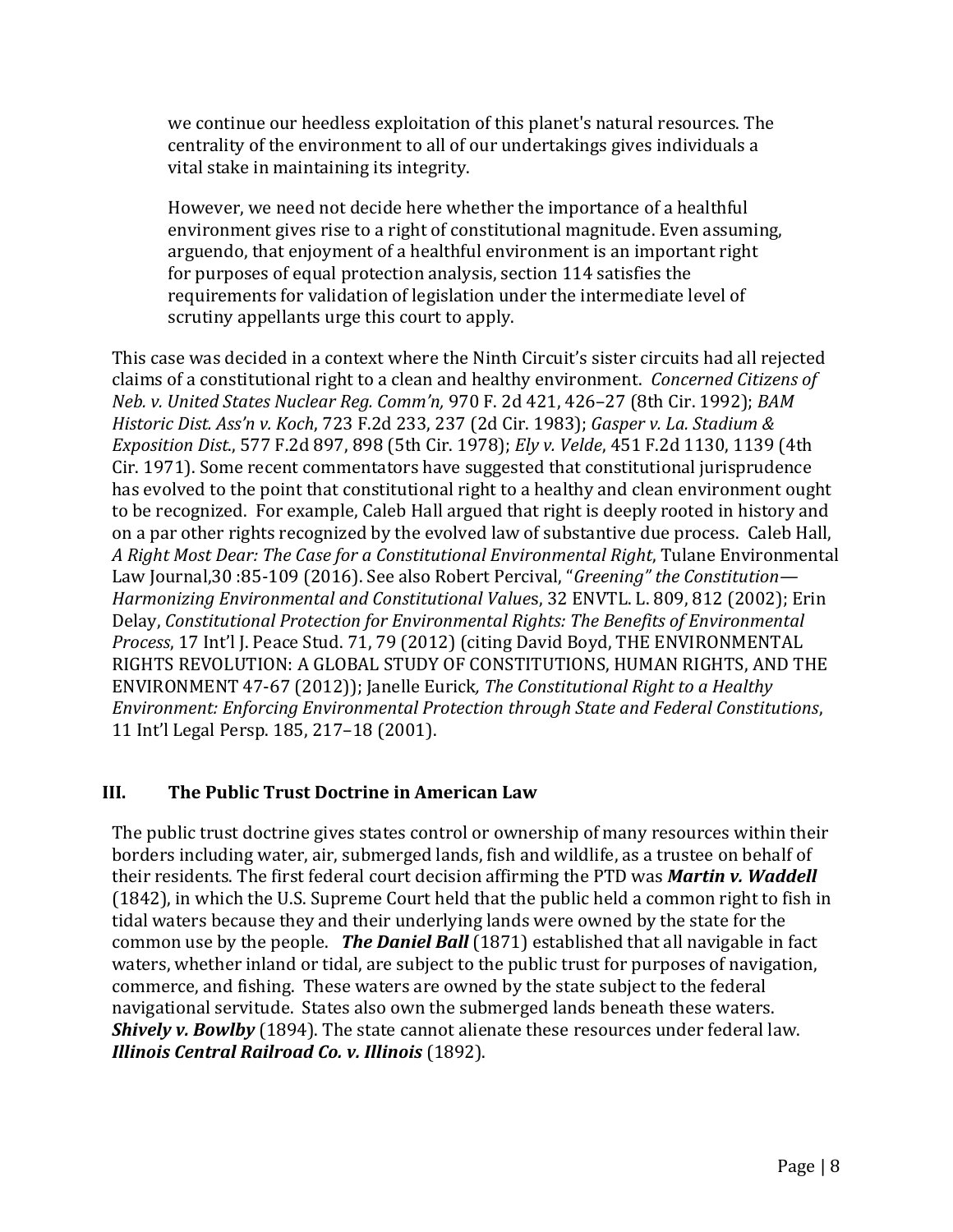The states' ownership of wildlife as a matter of federal law under *Geer v. Connecticut*  (1920) was muddied by *Hughes v. Oklahoma* (1964) and *Kleppe v. New Mexico* (1976), but as a matter of state law, wildlife is owned by the state subject to the public trust. Most states consider fish & wildlife to be publicly owned resources, subject to the public trust. Overall, at least 41 states claim ownership of wildlife under constitutional and statutory provisions.

At least two states have constitutional provisions addressing wildlife.

**Alaska:** "Wherever occurring in their natural state, fish, wildlife, and waters are reserved to the people for common use." Article 8, §3. The state "intended to engraft certain trust principles guaranteeing access to the fish, wildlife, and water resources of the state," Owsichek v. State of Alaska, Guide and Licensing Control Board (AK 1988).

**Louisiana:** the state must "protect, conserve, and replenish all natural resources, including the wildlife and fish of the state, for the benefit of its people."

Statutory language varies between claiming ownership by the state and ownership by the people of the state. Statutes placing ownership in the "people" is a stronger indication that wildlife is a public trust resource. Oregon state law asserts state ownership over all water and wildlife.

*Chernaik v. Brown*, 295 Or App 584 (2019), *rev. granted*, is the climate change case brought against the state by the same individual plaintiffs from *Julianna v. US* (see page 4 above). Plaintiffs sought declaratory judgment that the State had violated its duty to protect public trust resources from climate change. The Oregon Court of Appeals declined plaintiffs' invitation to define the scope of the state's public trust resources under state common law. Instead, it limited its holding to determining that the Oregon common-law public-trust doctrine did not impose a fiduciary obligation on the State to affirmatively protect public-trust resources from climate change impacts. The appellate court concluded that the doctrine was "rooted in the idea that the state is restrained from disposing or allowing uses of public-trust resources that substantially impair the recognized public use of those resources" and found the State had no duty to "affirmatively act to protect publictrust resources from the effects of climate change." The appellate court directed the trial court to enter declaratory judgment in favor of the State. The Oregon Supreme Court granted review, held oral arguments in November 2019, and the decision is pending.

*Juliana v. United States,* 947 F3d 1159 (2020), *pet rehearing en banc pending* (climate change case discussed more fully above at page 4). The district court held that plaintiffs' public trust claim stated a cognizable claim against the federal government. The Ninth Circuit panel reversed on the sole ground that plaintiffs lacked standing to sue.

### **IV. American State Constitutional Provisions Protecting the Environment**

As summarized by the Pennsylvania's highest court,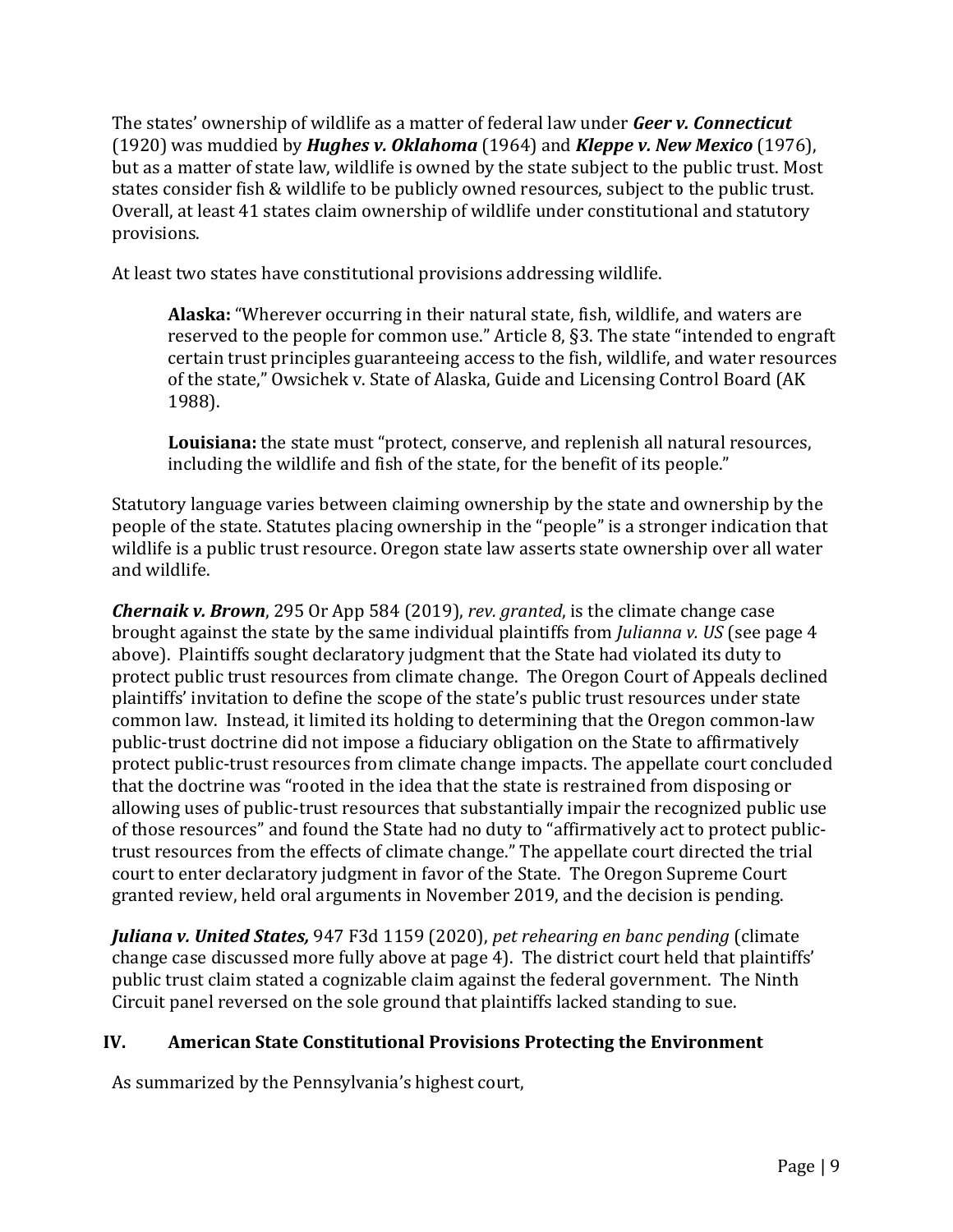The decision to affirm the people's environmental rights in a Declaration or Bill of Rights, alongside political rights, is relatively rare in American constitutional law. In addition to Pennsylvania, Montana and Rhode Island are the only other states of the Union to do so. *See* Pa. Const. art. I, § 27 (1971); Mt. Const. art. II, § 3 (1889); R.I. Const. art. I, § 17 (1970). Three other states—Hawaii, Illinois, and Massachusetts—articulate and protect their citizens' environmental rights in separate articles of their charters. *See* Hi. Const. art. XI, §§ 1, 9 (1978); Ill. Const. art. XI, §§ 1, 2 (1971–72); Ma. Const. amend. 49 (1972). Of these three states, Hawaii and Illinois, unlike Pennsylvania, expressly require further legislative action to vindicate the rights of the people. By comparison, other state charters articulate a "public policy" and attendant directions to the state legislatures to pass laws for the conservation or protection of either all or enumerated natural resources. *See, e.g.*, Ak. Const. art. VIII, §§ 1–18 (1959); Colo. Const. art. XXVII, § 1 (1993); La. Const. art. IX, § 1 (1974); N.M. Const. art. XX, § 21 (1971); N.Y. Const. art. XIV, §§ 1–5 (1941); Tx. Const. art. XVI, § 59 (1917); Va. Const. art. XI, §§ 1–4 (1971). Some charters address the people's rights to fish and hunt, often qualified by the government's right to regulate these activities for the purposes of conservation. *See, e.g.*, Ky. Const. § 255A (2012); \*\*963 Vt. Const. Ch. II, § 67 (1777); Wi. Const. art. I, § 26 (2003). Still other state constitutions simply authorize the expenditure of public money for the purposes of targeted conservation efforts. *See, e.g.*, Or. Const. art. IX–H, §§ 1– 6 (1970); W.V. Const. art. VI, §§ 55, 56 (1996). Finally, many of the remaining states do not address natural resources in their organic charters at all. *See, e.g.*, Nv. Const. art. I, § 1 et seq.

*Pennsylvania Envtl. Def. Found. v. Commonwealth*, 161 A3d 911 (Pa 2017) (quoting *Robinson Twp., Washington Cty. v. Com.*, 83 A3d 901 (Pa 2013)).

### **A. Hawaii Constitution**

Article XI, § 9: "Each person has the right to a clean and healthful environment, as defined by laws relating to environmental quality, including control of pollution and conservation, protection and enhancement of natural resources. Any person may enforce this right against any party, public or private, through appropriate legal proceedings, subject to reasonable limitations and regulation as provided by law." Section 7: "The State has an obligation to protect, control and regulate the use of Hawaii's water resources for the benefit of its people. …" Section 3: "The State shall conserve and protect agricultural lands, promote diversified agriculture, increase agricultural self-sufficiency and assure the availability of agriculturally suitable lands. The legislature shall provide standards and criteria to accomplish the foregoing. …" Section 1: "For the benefit of present and future generations, the State and its political subdivisions shall conserve and protect Hawaii's natural beauty and all natural resources, including land, water, air, minerals and energy sources, and shall promote the development and utilization of these resources in a manner consistent with their conservation and in furtherance of the self-sufficiency of the State. All public natural resources are held in trust by the State for the benefit of the people."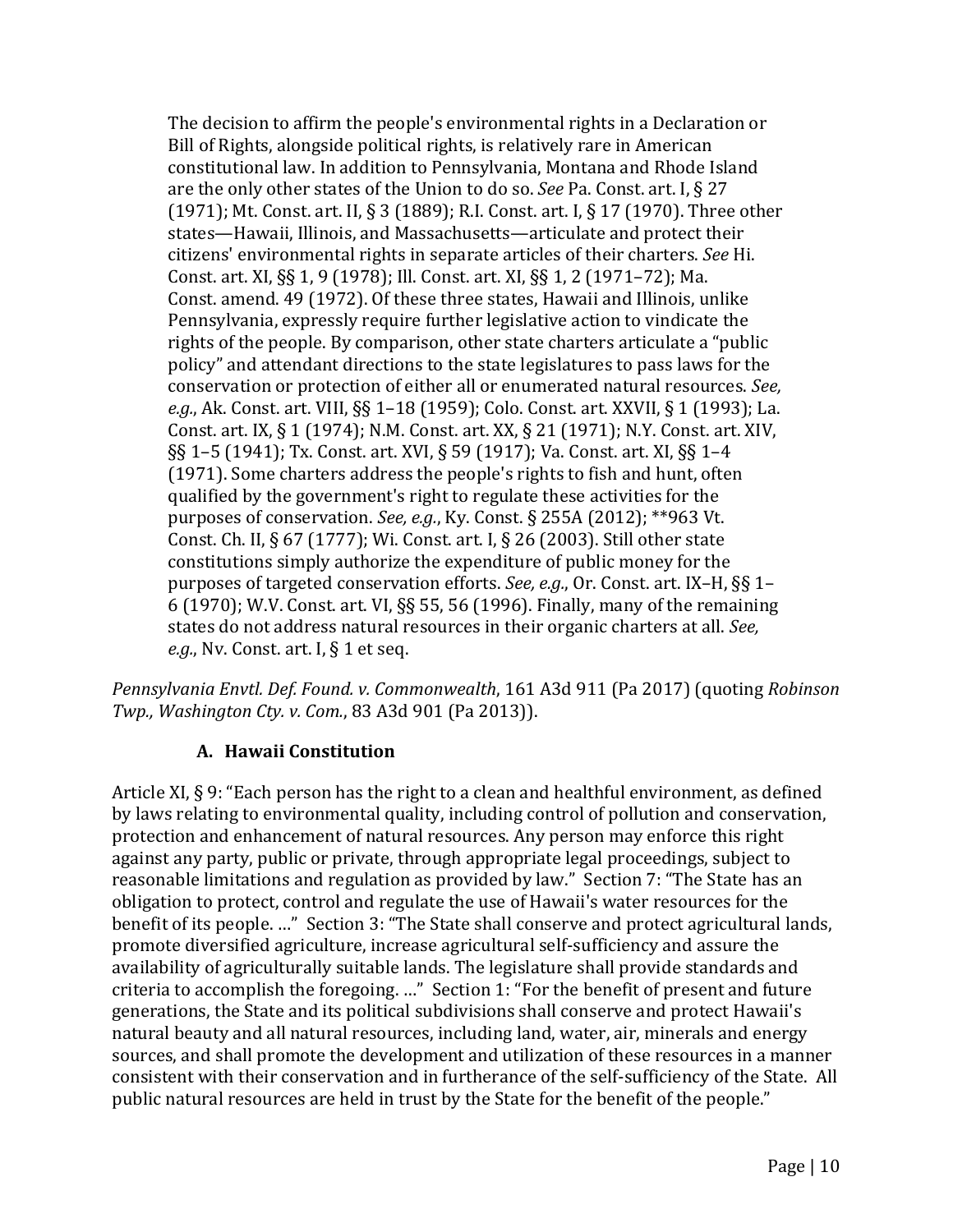Article XI, §§ 1 and 7 "adopt the public trust doctrine as a fundamental principle of constitutional law in Hawai'i" and is self-executing in this regard. Regarding water, all water is part of the public trust, and leaving water in its natural state is a valid use under the trust; "the state has a…duty to ensure the continued availability and existence of its water resources for present and future generations," and at the same time "a duty to promote the reasonable and beneficial use of water resources in order to maximize their social and economic benefits to the people of this state." So the duty of conservation "may not readily translate into substantive results." Thus, "[c]ontrary to the Commission's conclusion that the trust establishes resource protection as 'a categorical imperative and the precondition to all subsequent considerations,' we hold that the Commission inevitably must weigh competing public and private water uses on a case-by-case basis, according to any appropriate standards provided by law." In re Water Use Permit Applications, 9 P3d 409 (Haw 2000). When it comes to applications for private use of water, the government must "begin with a presumption in favor of public use, access, and enjoyment," hold private commercial uses to a "higher level of scrutiny," and make decisions "with a level of openness, diligence, and foresight commensurate with the high priority [public rights in a resource] command under the laws of" Hawaii. "Additionally, the applicant must demonstrate the absence of a practicable alternative water source" and "implement reasonable measures to mitigate" any negative impact on public uses, and the government must monitor to ensure those measures are implemented. *Kauai Springs, Inc. v. Planning Comm'n of Cty. of Kauai*, 324 P3d 951 (Haw 2014). *See also Mauna Kea Anaina Hou v. Bd. of Land & Nat. Res.*, 363 P3d 224 (Haw 2015) (duty applies to land uses also); *Kelly v. 1250 Oceanside Partners*, 140 P3d 985 (Haw 2006) (duty applies to state and all its subdivisions); *Ching v. Case*, 449 P3d 1146 (Haw 2019) (whether government meets its Section 1 obligations is not a political question; courts can resolve it).

Article XI, § 3, regarding agricultural lands, is not self-executing, so it has no teeth beyond what the legislature enacts. *Sierra Club v. D.R. Horton-Schuler Homes, LLC*, 364 P3d 213 (Haw 2015); *Save Sunset Beach Coal. v. City & Cty. of Honolulu*, 78 P3d 1 (Haw 2003).

Article XI, § 9, is self-executing, establishes a substantive right to a clean and healthful environment that is protected by due process (and thus requires that governmental bodies include affected parties in decision-making), and creates a private right of action to enforce Hawaii's environmental laws against public and private parties. However, the section 9 right is "defined by existing law relating to environmental quality" and thus can be "reshaped and redefined through statute, ordinance and administrative rule-making procedures"; it is "not inflexibly fixed." As such, "this right is not a freestanding interest in general aesthetic and environmental values," but must be grounded in a "source granting [the plaintiff] a substantive legal right to enforcement of environmental laws." *In re Application of Maui Elec. Co., Ltd.*, 408 P3d 1 (Haw 2017). *See also Clarabal v. Dept. of Educ.*, 446 P3d 986 (Haw 2019) (indicating that the right to a clean and healthful environment is "solely defined by legislative enactments").

### **B. Illinois Constitution**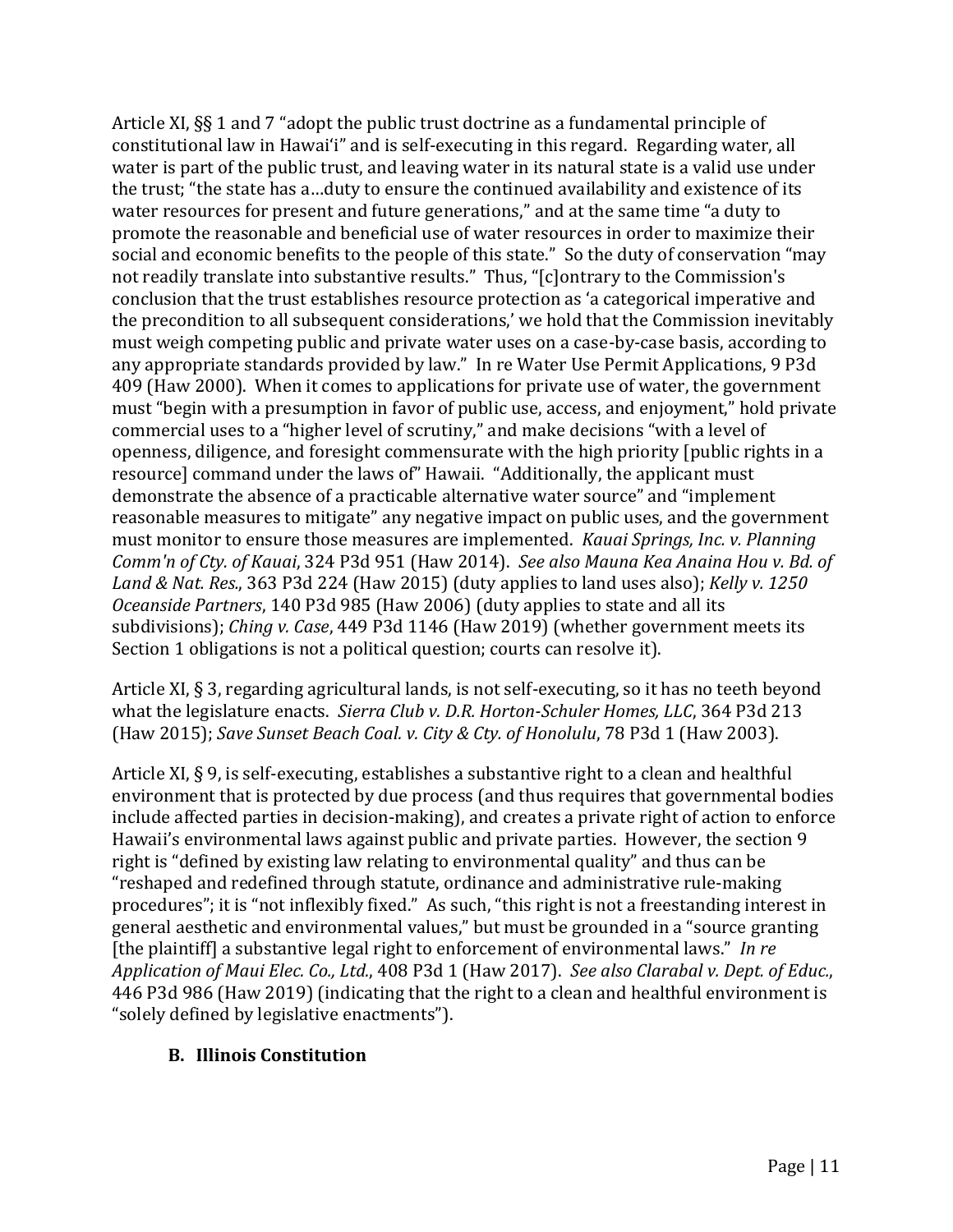Article XI, Sections 1 & 2: "The public policy of the State and the duty of each person is to provide and maintain a healthful environment for the benefit of this and future generations. The General Assembly shall provide by law for the implementation and enforcement of this public policy." and "Each person has the right to a healthful environment. Each person may enforce this right against any party, governmental or private, through appropriate legal proceedings subject to reasonable limitation and regulation as the General Assembly may provide by law."

The Illinois Supreme Court has said that, under these provisions, "[e]nvironmental protection is a cornerstone of the 1970 Illinois Constitution." *Cty. of Will v. Pollution Control Bd.*, 135 NE3d 49 (Ill 2019). But the case law doesn't show the provisions to have any teeth. *See Helping Others Maintain Envtl. Standards v. Bos*, 406 941 NE2d 347 (Ill App 2010) ("While section 2 refers to individuals being able to enforce their right to a healthful environment, that section did not create any new causes of action but instead eliminated the need to show a special injury as is traditionally required in environmental nuisance cases. Thus, article XI does not provide plaintiffs with an independent basis to seek review of the Department's decision.") (citations omitted); *Prairie Rivers Network v. Illinois Pollution Control Bd.*, 781 NE2d 372 (Ill App 2002) (permits for landfill construction and discharge of pollutants cannot be attacked as violating constitutional environmental provisions because the relevant statutes permit the public to participate in the permitting process); *Glisson v. City of Marion*, 720 NE2d 1034 (Ill 1999) (environmental provisions do not give people standing to sue to enforce state endangered species act by seeking to block construction of dam that would destroy two species' habitat; "The primary concern of the drafters of [article](https://1.next.westlaw.com/Link/Document/FullText?findType=L&pubNum=1000008&cite=ILCNART11S2&originatingDoc=I9f59ec5fd3a711d9bf60c1d57ebc853e&refType=LQ&originationContext=document&transitionType=DocumentItem&contextData=(sc.Keycite)) XI was the effect of pollution on the environment and human health. The right to a 'healthful environment' was therefore not intended to include the protection of endangered and threatened species."); *Illinois Pure Water Committee, Inc., v. Director of Public Health,* 470 NE2d 988 (Ill 1984) (rejecting notion that constitutional environmental provisions create a "fundamental" right to a healthful environment, and declining to subject statutes affecting the environment to heightened scrutiny).

### **C. Massachusetts Constitution**

Article XLIX: "The people shall have the right to clean air and water, freedom from excessive and unnecessary noise, and the natural, scenic, historic, and esthetic qualities of their environment; and the protection of the people in their right to the conservation, development and utilization of the agricultural, mineral, forest, water, air and other natural resources is hereby declared to be a public purpose. The general court shall have the power to enact legislation necessary or expedient to protect such rights. …"

Few cases have considered this provision. Those that have give it no teeth. *See Enos v. Sec'y of Envtl. Affairs*, 731 NE2d 525 (Mass 2000) (constitutional environmental provision did not give landowners standing to challenge state government's decision that local government's environmental impact statement complied with state environmental protection act, with regard to construction of sewage treatment plant).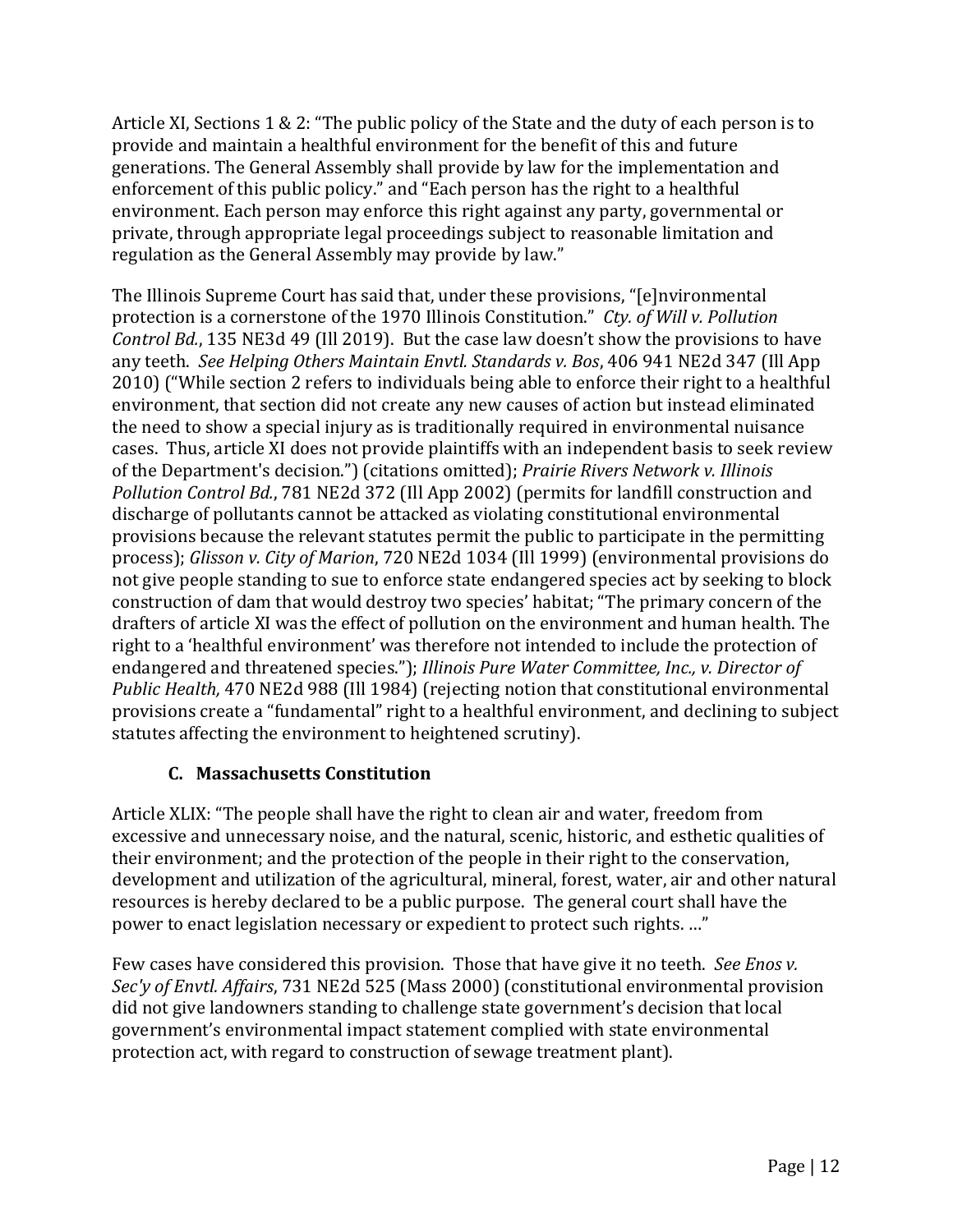#### **D. Montana Constitution**

Article II, § 3: "All persons are born free and have certain inalienable rights. They include the right to a clean and healthful environment and the rights of pursuing life's basic necessities, enjoying and defending their lives and liberties, acquiring, possessing and protecting property, and seeking their safety, health and happiness in all lawful ways. In enjoying these rights, all persons recognize corresponding responsibilities." Article IX, § 1: "(1) The state and each person shall maintain and improve a clean and healthful environment in Montana for present and future generations. (2) The legislature shall provide for the administration and enforcement of this duty. (3) The legislature shall provide adequate remedies for the protection of the environmental life support system from degradation and provide adequate remedies to prevent unreasonable depletion and degradation of natural resources."

*Montana Environmental Information Center v. Department of Environmental Quality,* 988 P.2d 1236 (Mont 1999). The Montana Supreme Court, after a lengthy review of the 1972 Constitutional Convention, held that a state statute, to the extent that it "arbitrarily excludes certain 'activities' from nondegradation review...violates those environmental rights guaranteed by Article II, Section 3 and Article IX, Section 1 of the Montana Constitution." The court also concluded that those provisions of the constitution "are both anticipatory and preventative." Further, the court stated that it "will apply strict scrutiny to state or private action which implicates either constitutional provision." A concurring opinion opined that the statute at issue was facially unconstitutional and that applying a strict scrutiny test to private action "is dicta which, I submit, may well prove unworkable in the future."

*Cape-France Enterprises v. Estate of Peed*, 29 P3d 1011 (Mont 2001). In this case, the Montana Supreme Court allowed a party to rescind a contract where performance would likely harm the environment. In Cape-France, a vendor of real estate rescinded the sales contract on the property after subdivision became impractical because it was suspected the groundwater under the property was contaminated. The court concluded that the contract could be rescinded on the basis of impracticability and illegality. Prior to creating a subdivision, the owners would be required to drill a test well and the test well itself could exacerbate the ground water pollution. The court stated that the "decisive point" is that "In light of these two provisions of Montana's Constitution, it would be unlawful for Cape-France, a private business entity, to drill a well on its property in the face of substantial evidence that doing so may cause significant degradation of uncontaminated aquifers and pose serious public health risks. As already noted, a contract may be rescinded where the object of the contract is unlawful."

*Sunburst v. Texaco*, 165 P3d 1079 (Mont 2007). The court concluded that, where adequate alternative remedies exist under the common law or statute, the constitutional right to a clean and healthful environment under Article II, Section 3 and Article IX, Section 1, of the Montana Constitution does not support a cause of action for money damages between two private parties.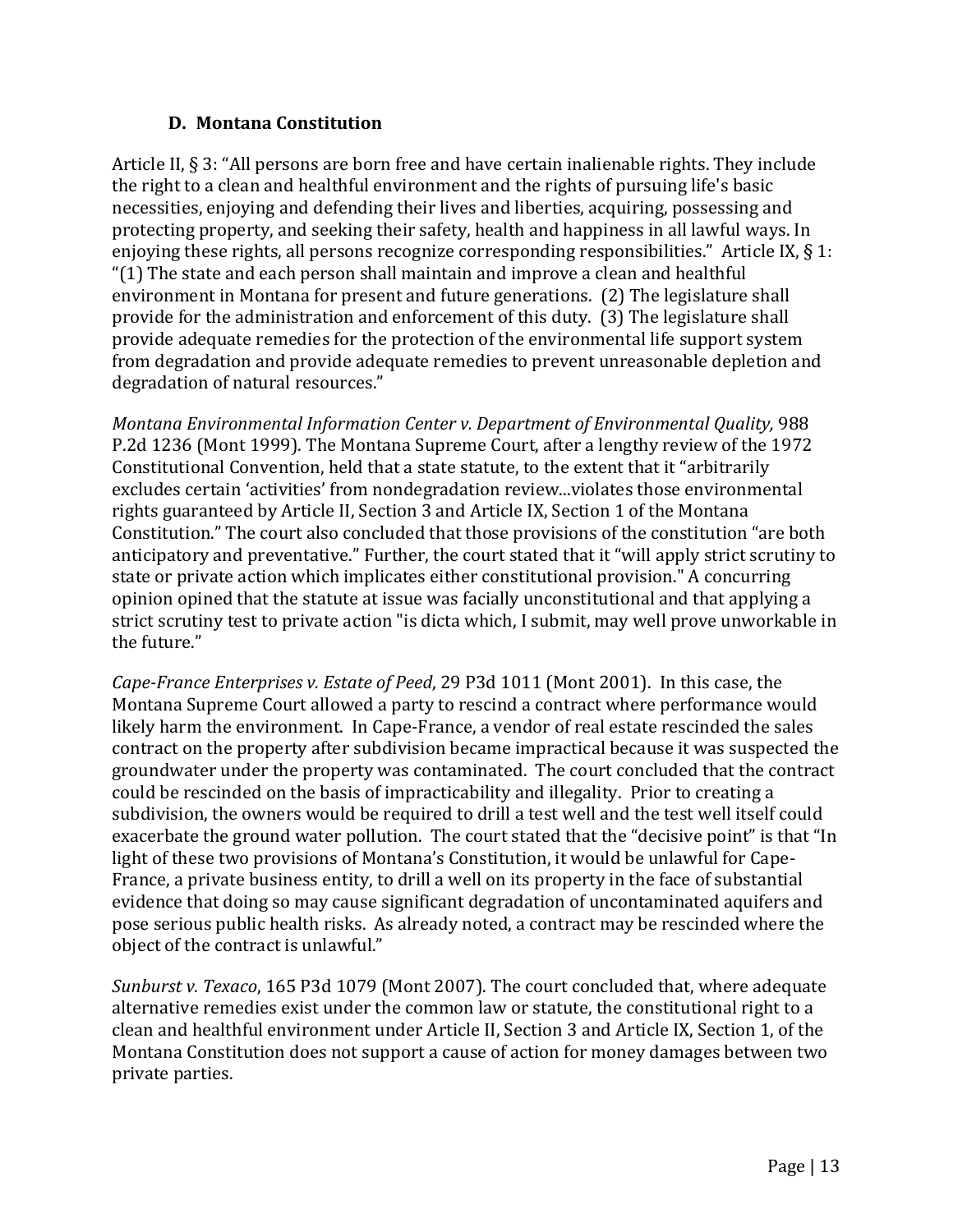*Shammel v. Canyon Resources Corp.*, 167 P3d 886 (Mont 2007). The Montana Supreme Court affirmed a district court ruling that a "proven violation of the constitutional right to a clean and healthful environment does not authorize a distinct, constitutionally based cause of action in tort between two private parties for money damages." The court held that "Where adequate alternative remedies exist under the common law or statute, the constitutional right to a clean and healthful environment does not authorize a distinct cause of action in tort for money damages between two private parties."

Barton H. Thompson, Jr., *Constitutionalizing the Environment: The History And Future of Montana's Environmental Provisions*, 64 Mont L Rev 157 (2003).

# **E. Pennsylvania Constitution**

Article I, § 27 ("Environmental Rights Amendment"): "The people have a right to clean air, pure water, and to the preservation of the natural, scenic, historic and esthetic values of the environment. Pennsylvania's public natural resources are the common property of all the people, including generations yet to come. As trustee of these resources, the Commonwealth shall conserve and maintain them for the benefit of all the people."

In *Pennsylvania Envtl. Def. Found. v. Commonwealth*, 161 A3d 911 (Pa 2017), the court largely adopted the pioneering analysis of the Environmental Rights Amendment that had been urged in a plurality opinion in *Robinson Twp., Washington Cty. v. Com.*, 83 A3d 901 (Pa 2013). The court explained in *PEDF* that, under the Environmental Rights Amendment, "the Commonwealth has a duty to prohibit the degradation, diminution, and depletion of our public natural resources, whether these harms might result from direct state action or from the actions of private parties," and "the Commonwealth must act affirmatively via legislative action to protect the environment." The court held that the state holds natural resources in trust for the public, and revenue obtained from exploitation of natural resources must be spent on conservation and maintenance of natural resources.

In *Robinson Township*, a plurality of the Pennsylvania Supreme Court struck down much of an Oil and Gas Act as violative of the Environmental Rights Amendment, terming the Act a "blanket accommodation of industry and development" that constituted an "unprecedented" "displacement of prior planning, and derivative expectations, regarding land use, zoning, and enjoyment of property." The Act permitted "industrial uses as a matter of right in every type of pre-existing zoning district," overriding pre-existing guidelines "which offer strict limitations on industrial uses in sensitive zoning district"; the Act was therefore "incapable of conserving or maintaining the constitutionally-protected aspects of the public environment and of a certain quality of life."

Many other decisions limit the impact of *PEDF* and *Robinson*. *See Feudale v. Aqua Pennsylvania, Inc.*, 122 A3d 462 (Pa Commw Ct 2015), *aff'd,* 135 A3d 580 (Pa 2016) (Environmental Rights Amendment does not impose duties or obligations on private parties, and did not invalidate sale of timber on public land where state kept environmental impact to a minimum); *Frederick v. Allegheny Twp. Zoning Hearing Bd.*, 196 A3d 677 (Pa Commw Ct 2018) (en banc), *appeal den,* 208 A3d 462 (Pa 2019) (holding, over dissent, that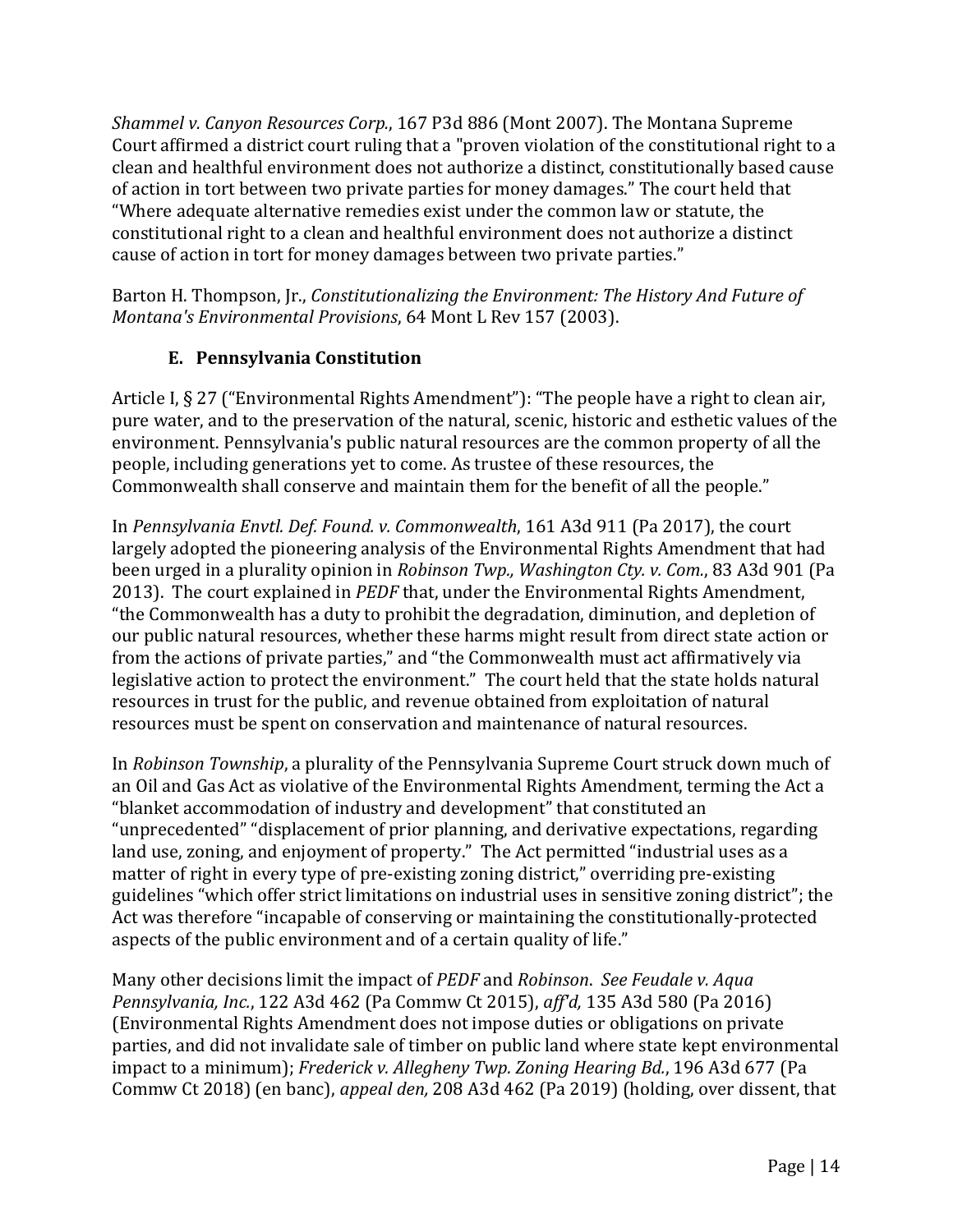Environmental Rights Amendment did not require municipalities to adopt specific limits on oil and gas drilling; the Amendment "does not impose express duties on the political branches to enact specific affirmative measures to promote" the environment; it merely requires the government to "reasonably account" for the environment); *Cf. Delaware Riverkeeper Network v. Fed. Energy Regulatory Comm'n*, 895 F3d 102 (DC Cir 2018) (holding that Pennsylvania's Environmental Rights Amendment did not create any substantive due process right under federal constitution; rejecting challenge to fact that Federal Energy Regulatory Commission derives its funding from industries it regulates and thus caters to them); *City of Longmont v. Colorado Oil & Gas Ass'n*, 369 P3d 573 (Colo 2016) (holding local fracking ban preempted by state law, and rejecting reliance on *Robinson Township* because Colorado has no constitutional provision like Pennsylvania's Environmental Rights Amendment).

# **F. Rhode Island Constitution**

Article I, § 17: "The people shall continue to enjoy and freely exercise all the rights of fishery, and the privileges of the shore, to which they have been heretofore entitled under the charter and usages of this state, including but not limited to fishing from the shore, the gathering of seaweed, leaving the shore to swim in the sea and passage along the shore; and they shall be secure in their rights to the use and enjoyment of the natural resources of the state with due regard for the preservation of their values; and it shall be the duty of the general assembly to provide for the conservation of the air, land, water, plant, animal, mineral and other natural resources of the state, and to adopt all means necessary and proper by law to protect the natural environment of the people of the state by providing adequate resource planning for the control and regulation of the use of the natural resources of the state and for the preservation, regeneration and restoration of the natural environment of the state**.**"

Most decisions interpreting this provision concern "rights of fishery" and "privileges of the shore" – usually cases involving fishers trying to catch more fish, or people trying to recreate at the beach, with the court upholding various restrictions on fishing imposed as conservation measures, and requiring beach access. The only post-1970 case that hints at something broader is *In re Request for Advisory Opinion from House of Representatives (Coastal Res. Mgmt. Council)*, 961 A2d 930, 943 (RI 2008) (legislature must adopt a "feasible mechanism for carrying out the important 'duty' that article 1, section 17 imposes on the legislature").

# **V. Other National Constitutions**

More than 160 countries have expressly embedded this right in their constitution or interpreted other rights within their national constitution to establish this right. See <https://www.constituteproject.org/>A few of these constitutional provisions are reproduced below.

# **A. Ecuador**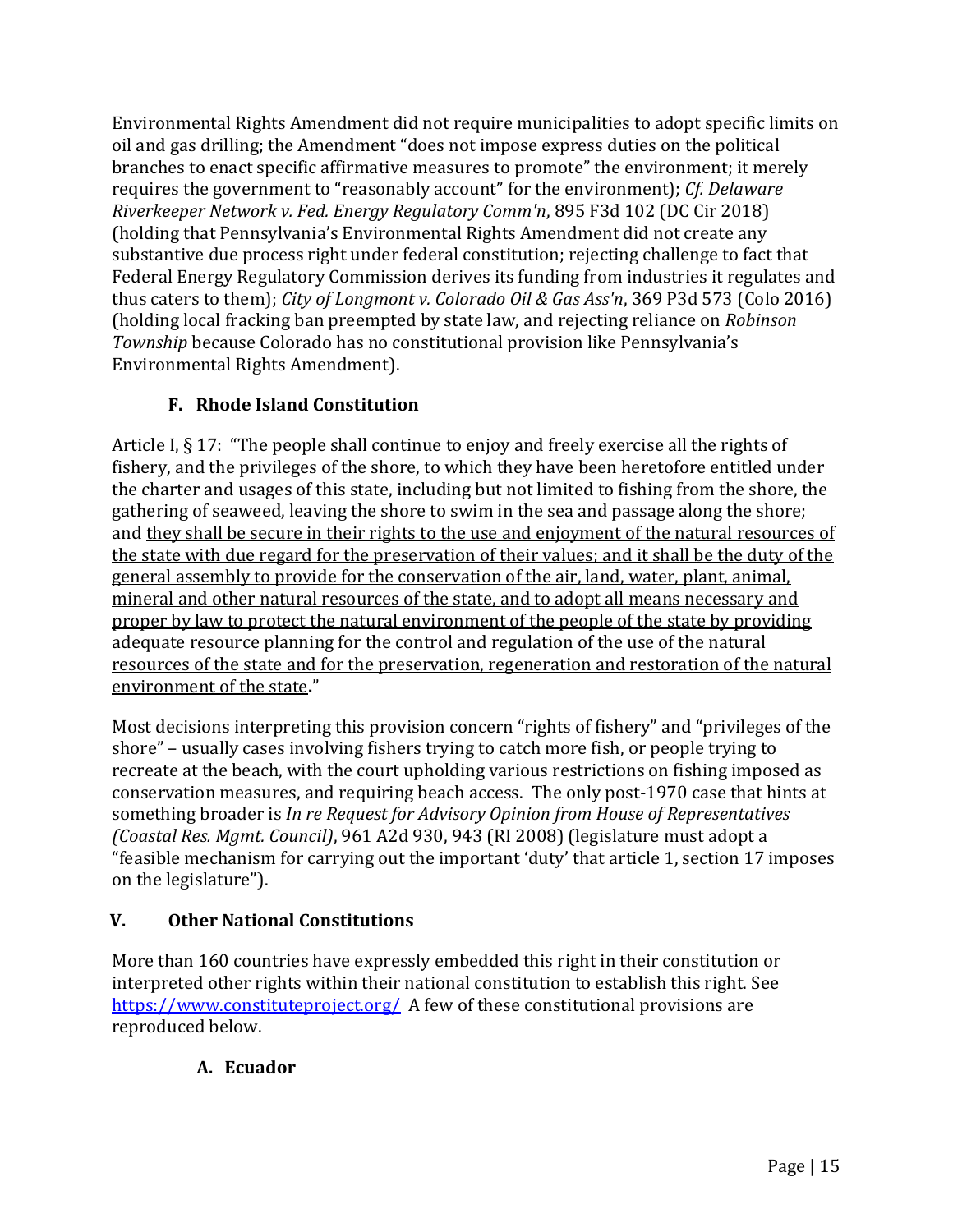The 2008 Ecuadorean constitution provides in Title 2, Chapter 7, articles 71 to 74, rights for the environment itself. A rough translation is pasted below. There are other chapters giving people rights to a clean environment (Title II, Chapter 2, section 2, articles 14 & 15) and giving protection to biodiversity and natural resources (Title VII, Chapter 2, sections 1- 7, articles 395-415).

Art. 71. Nature or Pachamama, where life is reproduced and exists, has the right to exist, persist, maintain and regenerate its vital cycles, structure, functions and its processes in evolution. Every person, people, community or nationality, will be able to demand the recognition of rights for nature before public institutions. The application and interpretation of these rights will follow the related principles established in the Constitution. The State will motivate natural and juridical persons as well as collectives to protect nature; it will promote respect towards all the elements that fo1m an ecosystem.

Art. 72. Nature has the right to an integral restoration. This integral restoration is independent of the obligation of natural and juridical persons or the State to indemnify the people and the collectives that depend on the natural systems. In case of severe or permanent environmental impact, including that caused by the exploitation of nonrenewable natural resources, the State will establish the most efficient mechanisms for restoration, and will adopt adequate measures to eliminate or mitigate the harmful environmental consequences.

Art. 73. The State will apply precaution and restriction measures in all the activities that can lead to the extinction of species, the destruction of the ecosystems or the permanent alteration of the natural cycles. The introduction of organisms and organic and inorganic material that can alter the national genetic heritage in a definitive way is prohibited.

Art. 74. The persons, people, communities and nationalities will have the right to benefit from the environment and from natural wealth that will allow wellbeing. The environmental services cannot be appropriated; their production, provision, use and exploitation, will be regulated by the State.

# **B. Germany**

Article 20a: "Mindful also of its responsibility towards future generations, the state shall protect the natural foundations of life and animals by legislation and, in accordance with law and justice, by executive and judicial action, all within the framework of the constitutional order."

# **C. The Kingdom of Nepal**

Part 3, Article 30: "Right regarding clean environment. (1) Each person shall have the right to live in a healthy and clean environment. (2) The victim of environmental pollution and degradation shall have the right to be compensated by the pollutant as provided for by law. (3) Provided that this Article shall not be deemed to obstruct the making of required legal provisions to strike a balance between environment and development for the use of national development works." Part 4, Article 51(g) describes the government policy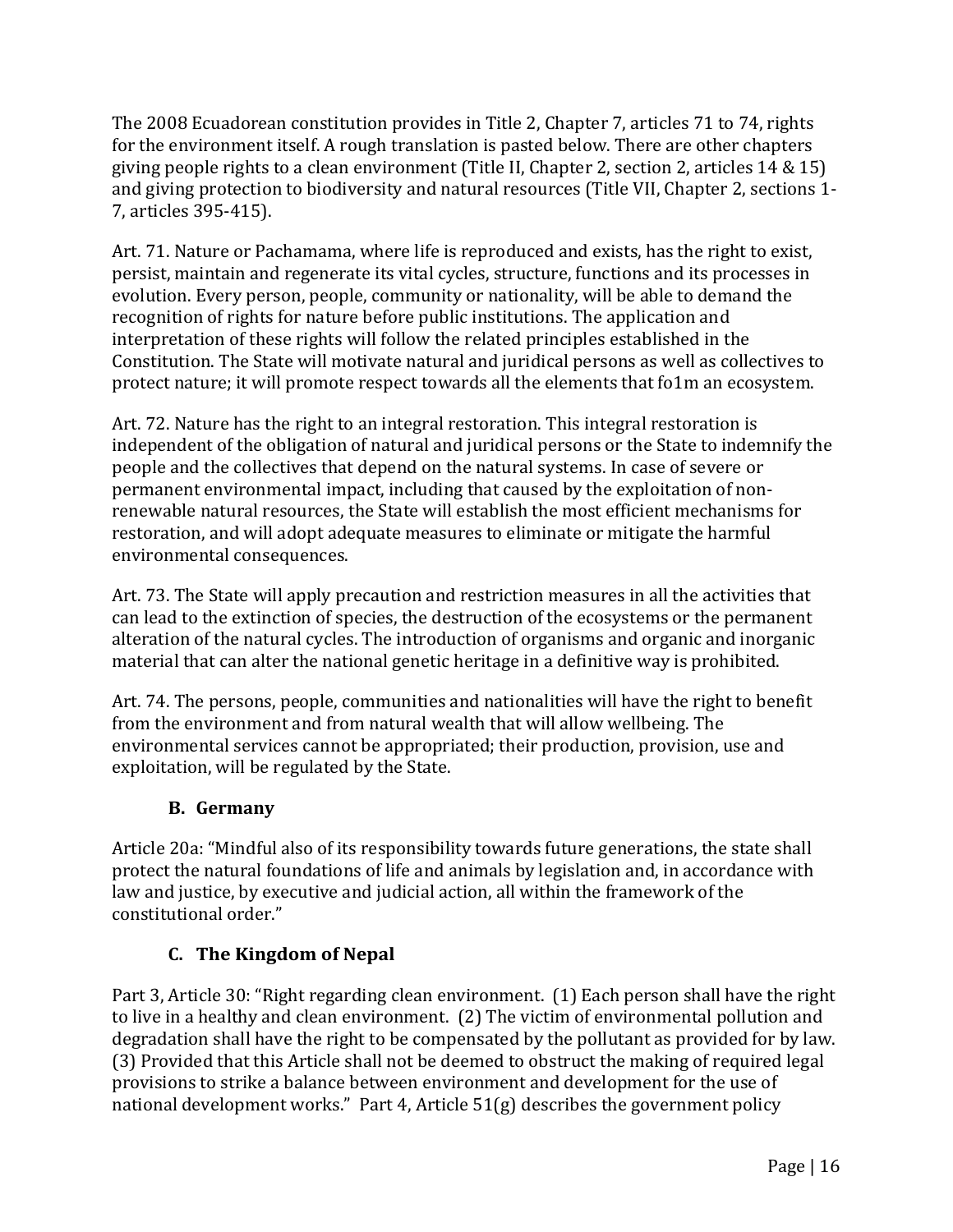regarding the "conservation, management and use of natural resources," which includes: "The State shall pursue a policy of conserving natural resources," "sustainable use in an environmentally friendly way," and "sustainable use of biodiversity through the conservation and management of forests, fauna and flora, and by minimizing the negative impacts of industrialization and physical development by promoting public awareness on environmental cleanliness and protection."

# **D. Poland**

Article 5: "The Republic of Poland shall safeguard the independence and integrity of its territory and ensure the freedoms and rights of persons and citizens, the security of the citizens, safeguard the national heritage and shall ensure the protection of the natural environment pursuant to the principles of sustainable development."

# **E. South Africa**

 Chapter 2, Section 24: "Everyone has the right (a) to an environment that is not harmful to their health or well-being; and (b) to have the environment protected, for the benefit of present and future generations, through reasonable legislative and other measures that— (i) prevent pollution and ecological degradation; (ii) promote conservation; and (iii) secure ecologically sustainable development and use of natural resources while promoting justifiable economic and social development."

### **VI. The International Human Right to a Safe, Clean, Healthy and Sustainable Environment (SCHS Environment)**

In 1972, the *[United Nations](https://opil-ouplaw-com.ezproxy.app.willamette.edu/view/10.1093/law:epil/9780199231690/law-9780199231690-e1948?rskey=Ouqfcq&result=18&prd=MPIL)* Conference on the Human Environment declared that:

[m]an has the fundamental right to freedom, equality and adequate conditions of life, in an environment of a quality that permits a life of dignity and well-being, and he bears a solemn responsibility to protect and improve the environment for present and future generations.

### (Principle 1 [UN Conference on the Human Environment, 'Stockholm Declaration of the](https://opil-ouplaw-com.ezproxy.app.willamette.edu/view/10.1093/law:epil/9780199231690/law-9780199231690-e1948?rskey=Ouqfcq&result=18&prd=MPIL)  [United Nations Conference on the Human Environment'](https://opil-ouplaw-com.ezproxy.app.willamette.edu/view/10.1093/law:epil/9780199231690/law-9780199231690-e1948?rskey=Ouqfcq&result=18&prd=MPIL) ['Stockholm Declaration'])

The work of Special Rapporteur John Knox's work (2012-2018) established that the human right to a SCHS Environment is implied and embedded within other international human rights obligations, including the right to health and life, the right to food, the right to clean water and sanitation, the right to livelihood, as well as the rights of children. For those unfamiliar with international human rights law, special rapporteurs play a unique role. The UN Human Rights Council asks special rapporteurs to articulate and refine the definition of various human rights as well as to monitor their implementation. The UNHRC mandate to Knox was to study "the human rights obligations relating to the enjoyment of a safe, clean, healthy and sustainable environment and to identify and promote best practices relating to the use of human rights obligations and commitments to inform, support and strengthen environmental policymaking." (SR Report 1)